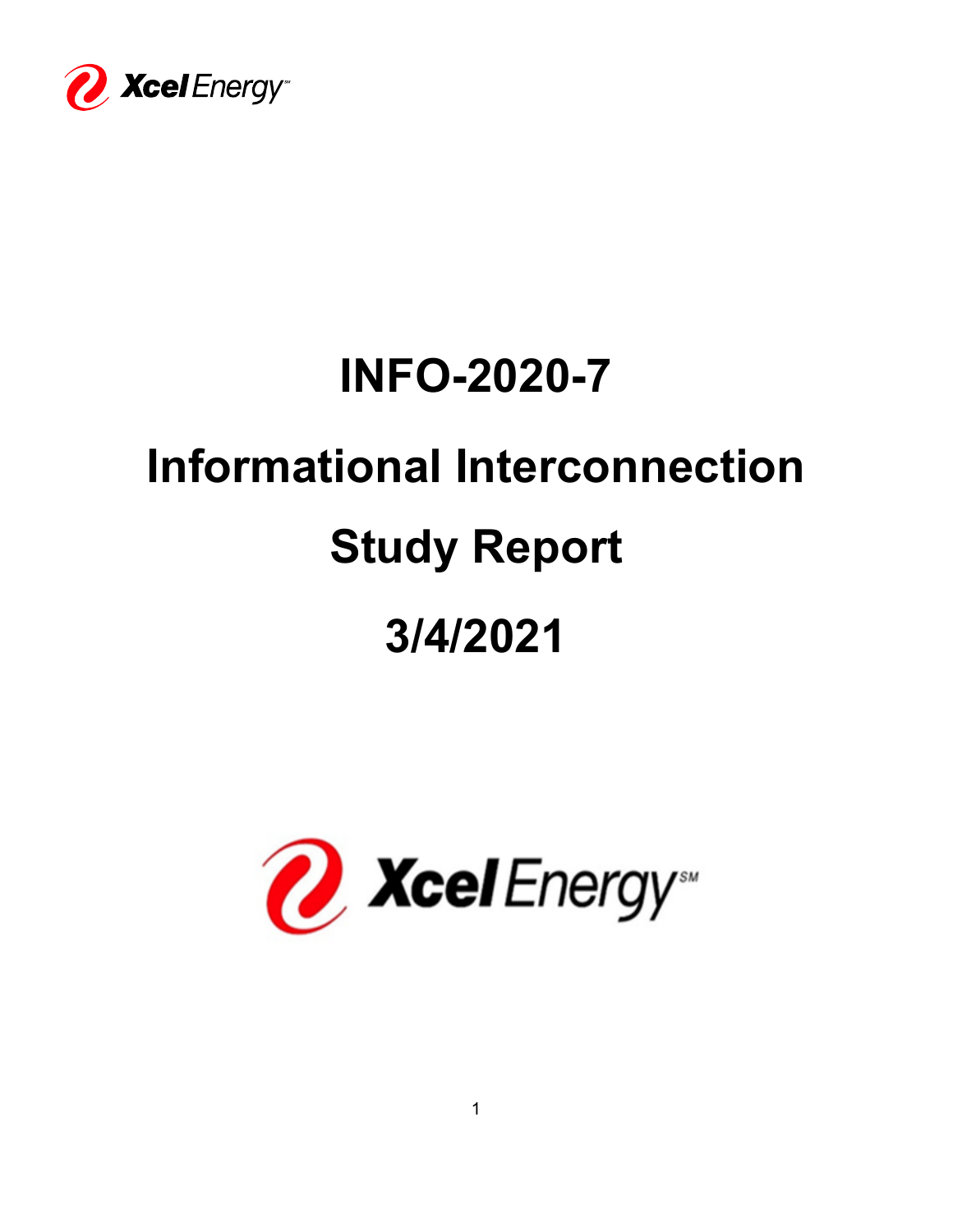

# **Table of Contents**

| 1.0 |  |
|-----|--|
| 2.0 |  |
| 3.0 |  |
| 3.1 |  |
| 3.2 |  |
| 3.3 |  |
|     |  |
| 3.4 |  |
| 4.0 |  |
| 4.1 |  |
| 5.0 |  |
| 5.1 |  |
|     |  |
|     |  |
|     |  |
|     |  |
|     |  |
| 6.0 |  |
| 7.0 |  |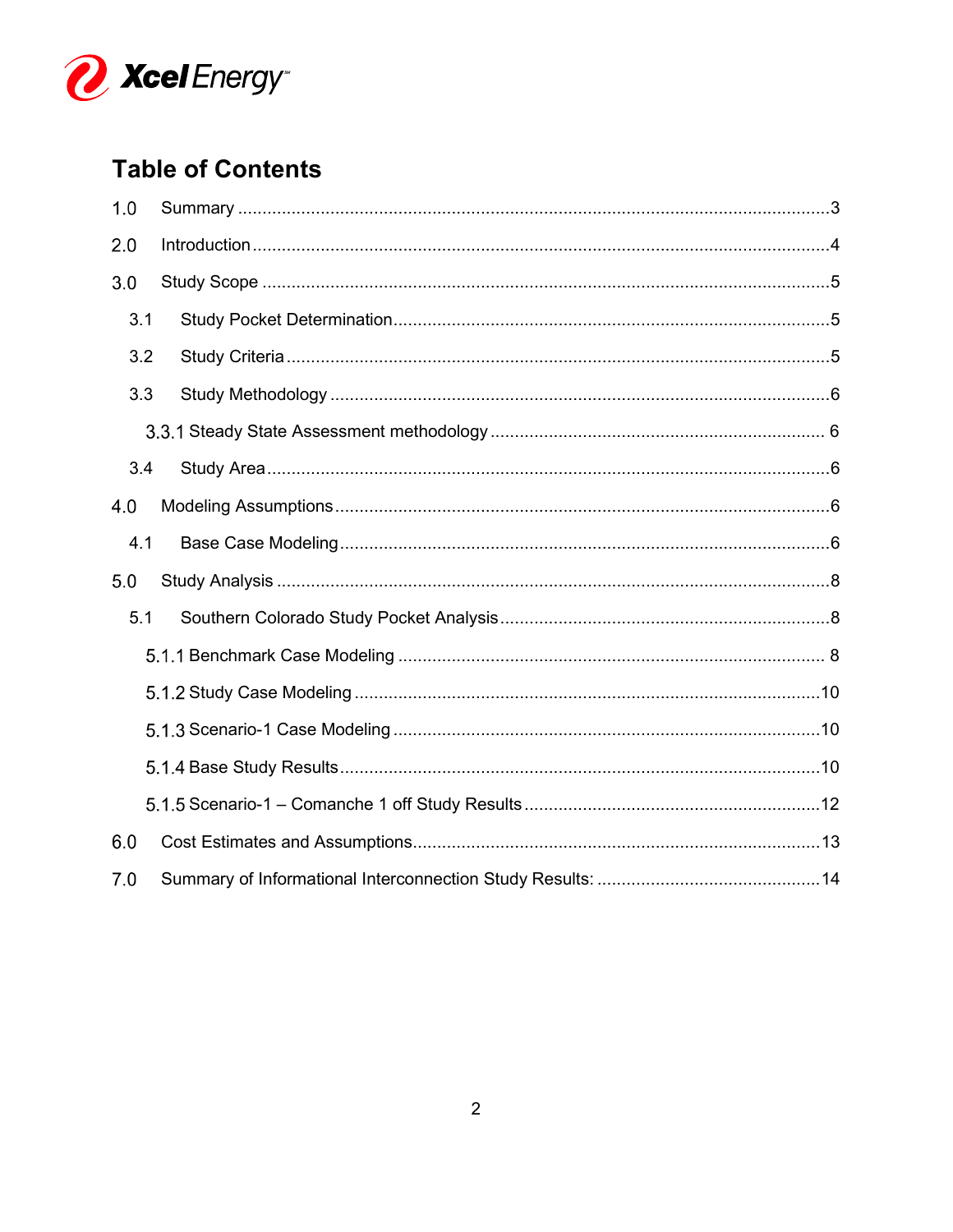

## **Summary**

Customer has requested an informational evaluation of the interconnection of a 125MW Solar PV Generating Facility at the Comanche 230kV Substation. The expected Commercial Operation Date of the Generating Facility is December 31, 2024 and the request is evaluated for Energy Resource Interconnection Service.

The Customer requested two additional scenarios to be studied. The results of the analyses are as follows:

- *Base analysis:* The analysis identified generation dispatch conditions which eliminated the stressed condition single contingency overloads. There were no violations attributed to INFO-2020-7
- *Scenario-1 Comanche 1 offline:* The study did not identify any violations
- *Scenario-2 Comanche 1 offline and stress third party system:* This scenario was not studied as the modeling assumptions for Scenario-1 and Scenario-2 are similar

## **Energy Resource Interconnection Service of INFO-2020-7 before Network Upgrades is 125MW**

### **Energy Resource Interconnection Service of INFO-2020-7 is: 125MW**

The total estimated cost of the transmission system improvements to interconnect INFO-2020-7 are: \$5.46 Million (Tables 5 and 6).

The study did not identify any impacts to the Affected Systems.

Note – This report is an informational study and does not grant any Interconnection Service or Transmission Service. The results are based on the modeling assumptions and study scope specified by the Customer, which may or may not reflect the standard modeling assumptions followed for the LGIP studies.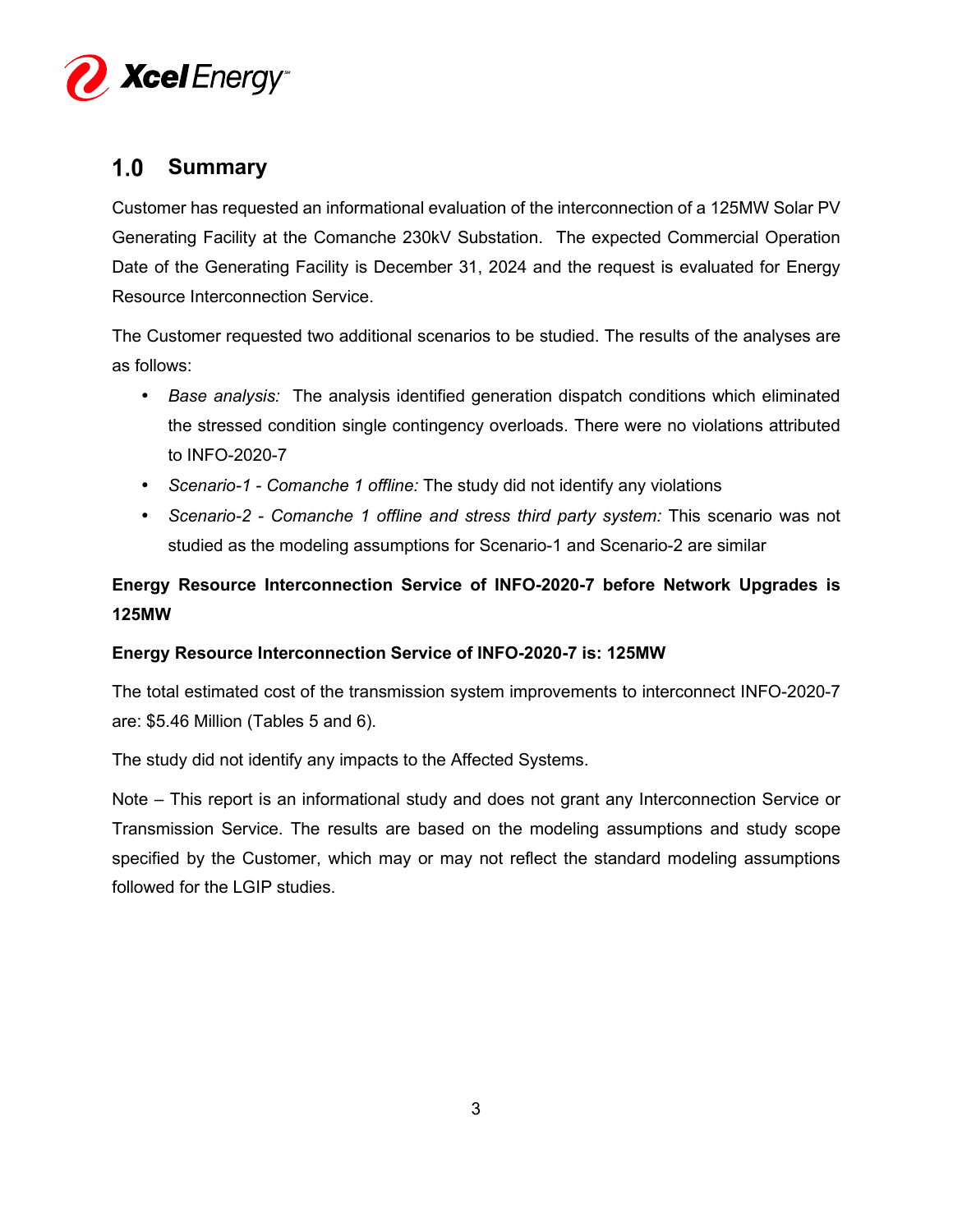

## **2.0 Introduction**

This report is the informational study for a 125MW Solar Photovoltaic (PV) Generating Facility with a Point of Interconnection (POI) at the Comanche 230kV Substation. The request is referred to as "INFO-2020-7" and studied for Energy Resource Interconnection Service  $(ERIS)^1$ .

The proposed Commercial Operation Date (COD) of INFO-2020-7 is December 31, 2024.The geographical location of the Transmission System near the POI is shown in Figure 1 below.



**Figure 1 – INFO-2020-7 Point of Interconnection** 

<sup>1</sup>**Energy Resource Interconnection Service** shall mean an Interconnection Service that allows the Interconnection Customer to connect its Generating Facility to the Transmission Provider's Transmission System to be eligible to deliver the Generating Facility's electric output using the existing firm or non-firm capacity of the Transmission Provider's Transmission System on an as available basis. Energy Resource Interconnection Service in and of itself does not convey transmission service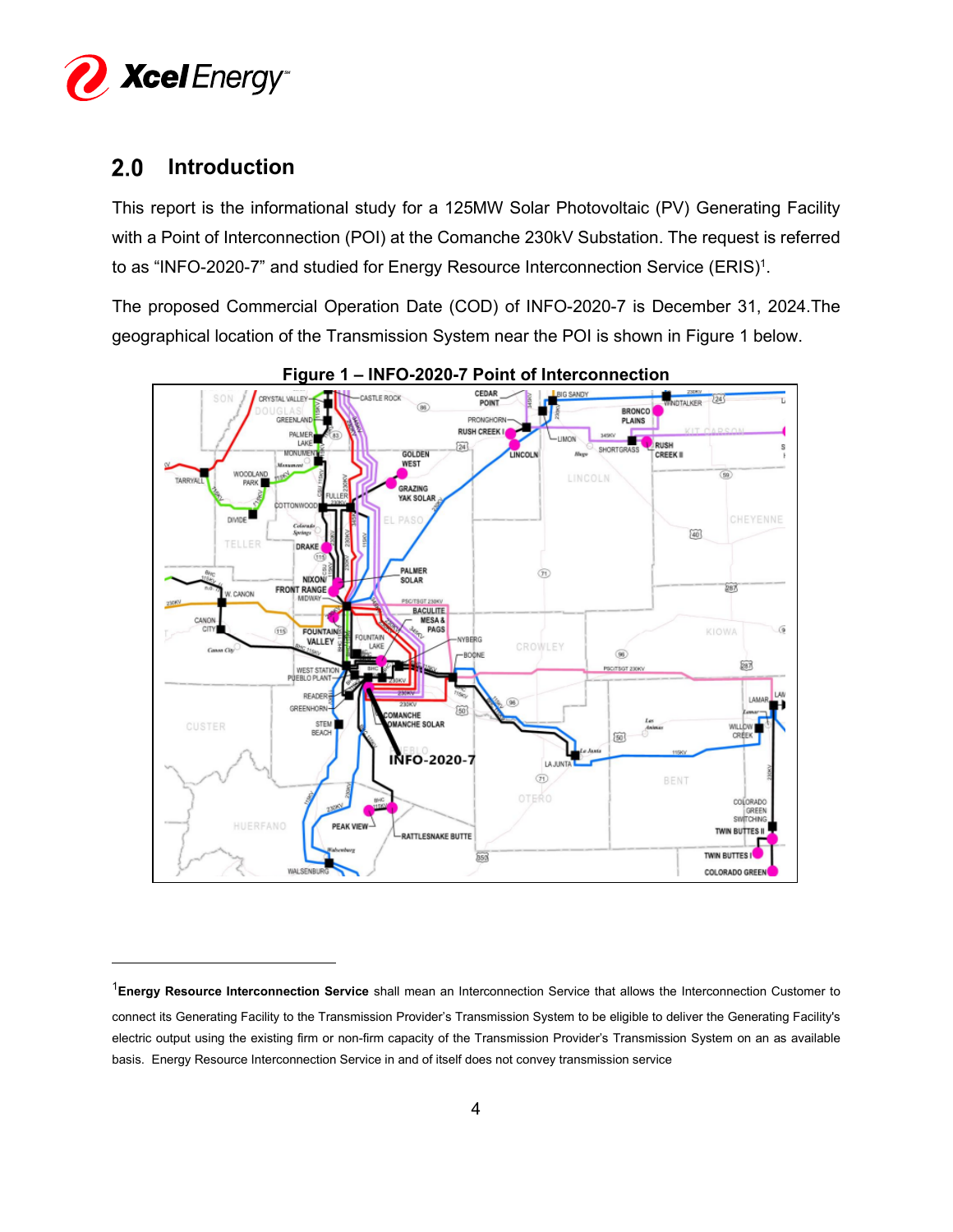

## **Study Scope**

The study was performed using the modeling assumptions specified by the Interconnection Customer. The scope of the study only includes power flow analysis to evaluate the steady-state thermal and voltage limit violations in the PSCo Transmission System and Affected Systems resulting from the addition of INFO-2020-7 for ERIS at the Comanche 230kV Substation. The study identified the maximum allowable ERIS before upgrades, and upgrades required to allow full ERIS. The scope of this report also includes cost estimates for Interconnection Facilities, Station Upgrades and Network Upgrades.

In addition, the Customer has requested the following two additional Scenarios:

- Scenario-1 Comanche 1 offline
- Scenario-2 Comanche 1 offline and stress third party system

All the Comanche area generation was stressed in the Scenario-1 and there were no additional Affected System generation to be stressed. The modeling assumptions for Scenario-1 and Scenario-2 would be the same, so Scenario-2 was not studied.

## **3.1 Study Pocket Determination**

As shown in Figure 1, the POI of the request is located in the "Southern Colorado" study pocket. Hence the study analysis is based on the Southern Colorado study pocket analysis.

## **3.2 Study Criteria**

The following steady state Criteria is used to identify violations on the PSCo system and the Affected Systems.

P0 - System Intact conditions: Thermal Loading: <=100% Normal facility rating Voltage range: 0.95 to 1.05 per unit P1 & P2-1 – Single Contingencies: Thermal Loading: <=100% Normal facility rating Voltage range: 0.90 to 1.10 per unit Voltage deviation: <=8% of pre-contingency voltage P2 (except P2-1), P4, P5 & P7 – Multiple Contingencies: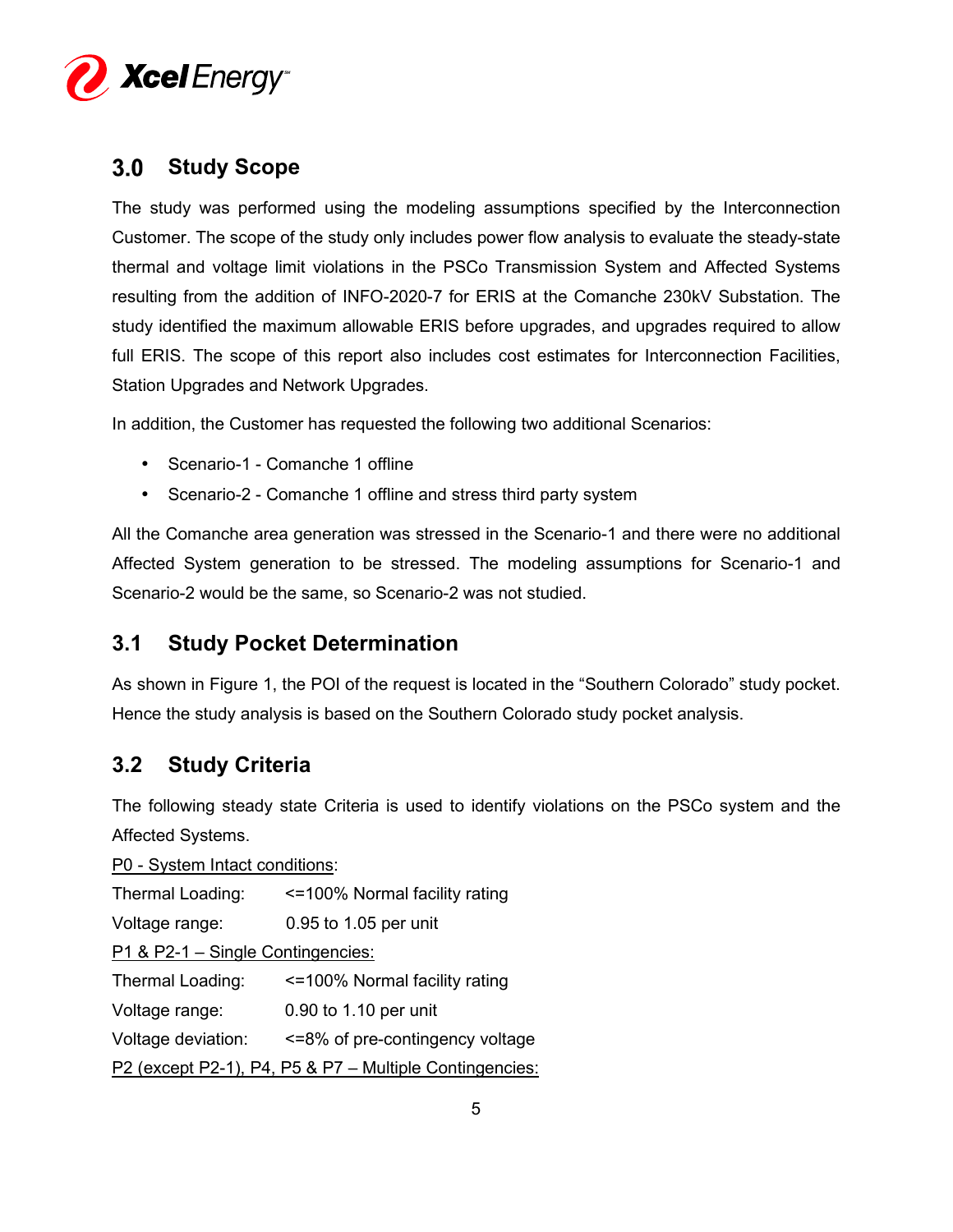

| Thermal Loading:   | <=100% Emergency facility rating |
|--------------------|----------------------------------|
| Voltage range:     | 0.90 to 1.10 per unit            |
| Voltage deviation: | <=8% of pre-contingency voltage  |

## **3.3 Study Methodology**

The steady state assessment is performed using PSSE V33 and the TARA AC tool.

## **Steady State Assessment methodology**

Thermal violations are identified if a facility (i) resulted in a thermal loading >100% in the Study Case after the Study Pocket GIR cluster addition and (ii) contributed to an incremental loading increase of 1% or more to the benchmark case loading.

Voltage violations are identified if a bus voltage has a further variation of 0.1p.u.

## **3.4 Study Area**

The Study Area for Southern Colorado study pocket includes WECC designated zones 704, 710, and 712. The Affected Systems included in the analysis include Tri-State Generation and Transmission Inc. (TSGT), Black Hills Energy (BHE), Colorado Spring Utilities (CSU), Intermountain Rural Electric Association (IREA) and Western Area Power Administration (WAPA) systems in the study area.

## **Modeling Assumptions**

The study was performed using the 2023HS case developed for the 2019 Colorado Coordinated Planning Group TPL1-4 studies.

## **4.1 Base Case Modeling**

The Base Case is created from the 2023HS case by making the following modifications.

The following approved transmission projects in PSCo's 10-year transmission plan which are expected to be in-service before August 2023 are modeled:

- Cloverly 115kV Substation ISD 2021
- Graham Creek 115kV Substation ISD 2022
- Husky 230/115kV Substation ISD 2022
- Ault Husky 230kV line ISD 2022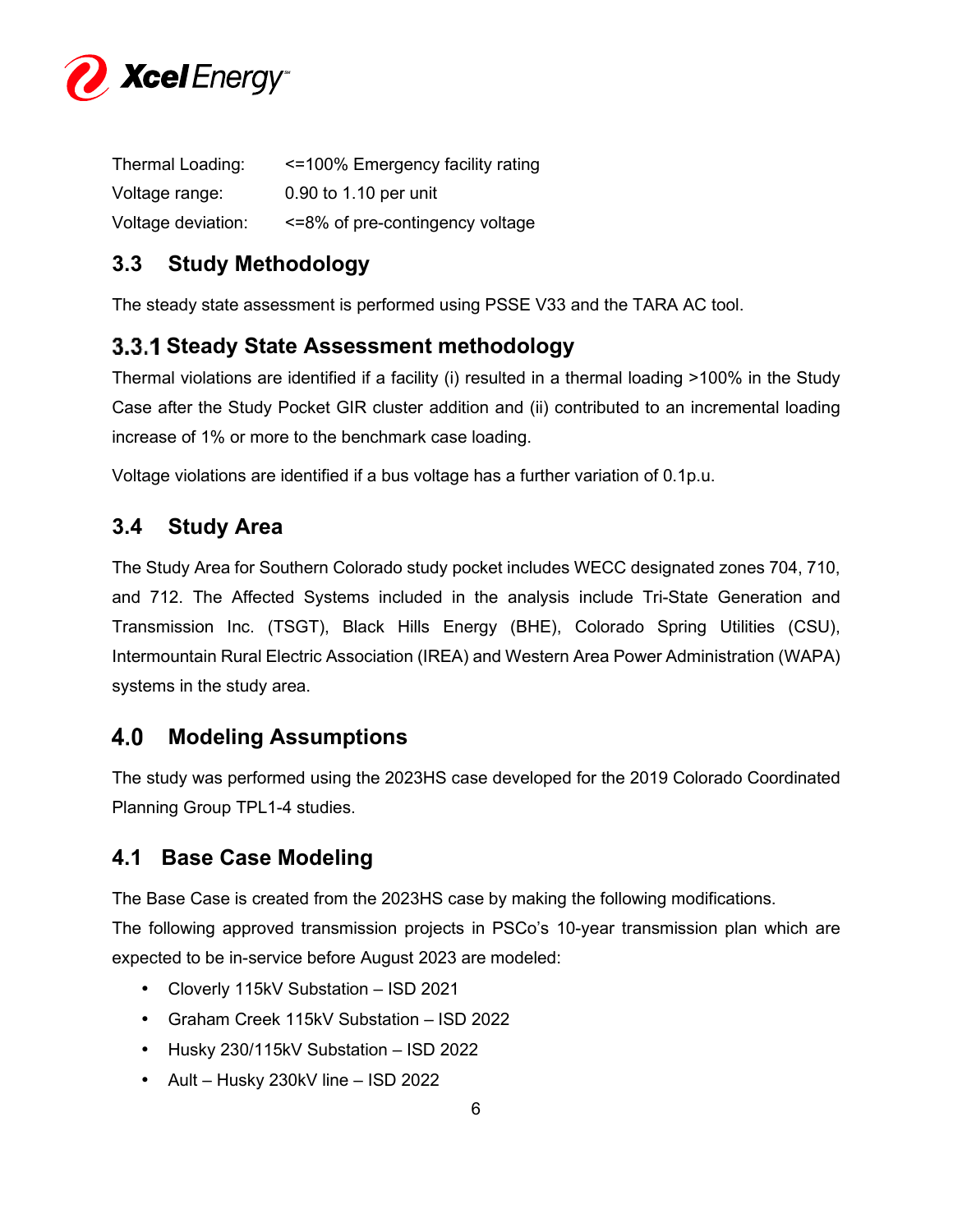

- Husky Graham Creek Cloverly 115kV line ISD 2022
- Monument Flying Horse 115kV Series Reactor ISD 2022
- Avery Substation ISD 2021
- Barker Substation (Bank1: 2021, Bank 2: 2022) ISD 2021/2022
- High Point Substation ISD 2022
- Titan Substation ISD 2022
- Gilman Avon 115kV line ISD 2022
- Upgrade Villa Grove Poncha 69kV Line to 73MVA ISD 2021
- Upgrade Poncha Sargent San Luis Valley 115kV line to 120MVA ISD 2021
- Climax Robinson Rack Gilman 115kV ISD 2023
- Greenwood Arapahoe Denver Terminal 230kV line ISD 2022
- Bluestone Valley Phase 2 ISD 2023

All transmission facilities are modeled at their expected ratings for 2023 Summer season. Also, the following facility uprate projects are modeled at their planned future ratings:

- Upgrade Allison SodaLakes 115kV line to 318MVA ISD 2021
- Upgrade Buckley34 Smokyhill 230kV line to 506MVA ISD 2021
- Upgrade Daniels Park Priarie1 230kV line to 576MVA ISD 2021
- Upgrade Greenwood Priarie1 230kV line to 576MVA ISD 2021
- Upgrade Daniels Park Priarie3 230kV line to 576MVA ISD 2021
- Upgrade Greenwood Priarie3 230kV line to 576MVA ISD 2021
- Upgrade Midway 230kV bus tie to 576MVA ISD 2023
- Upgrade Waterton Martin2 tap 115kV line to 189MVA ISD 2021
- Upgrade Daniels Park 345/230kV # T4 to 560MVA ISD 2021
- Upgrade Leetsdale Monaco 230kV line to 560MVA ISD 2021
- Upgrade Greenwood Monaco 230kV line to 560MVA ISD 2021
- Upgrade Waterton Martin1 tap 115kV line to 189MVA ISD 2023

The following additional changes were made to the TSGT model in the Base Case per further review and comment from TSGT:

- Fuller Vollmer Black Squirrel 115kV line modeled at 173MVA ISD 2022
- Fuller 230/115kV, 100MVA #2 transformer ISD 2023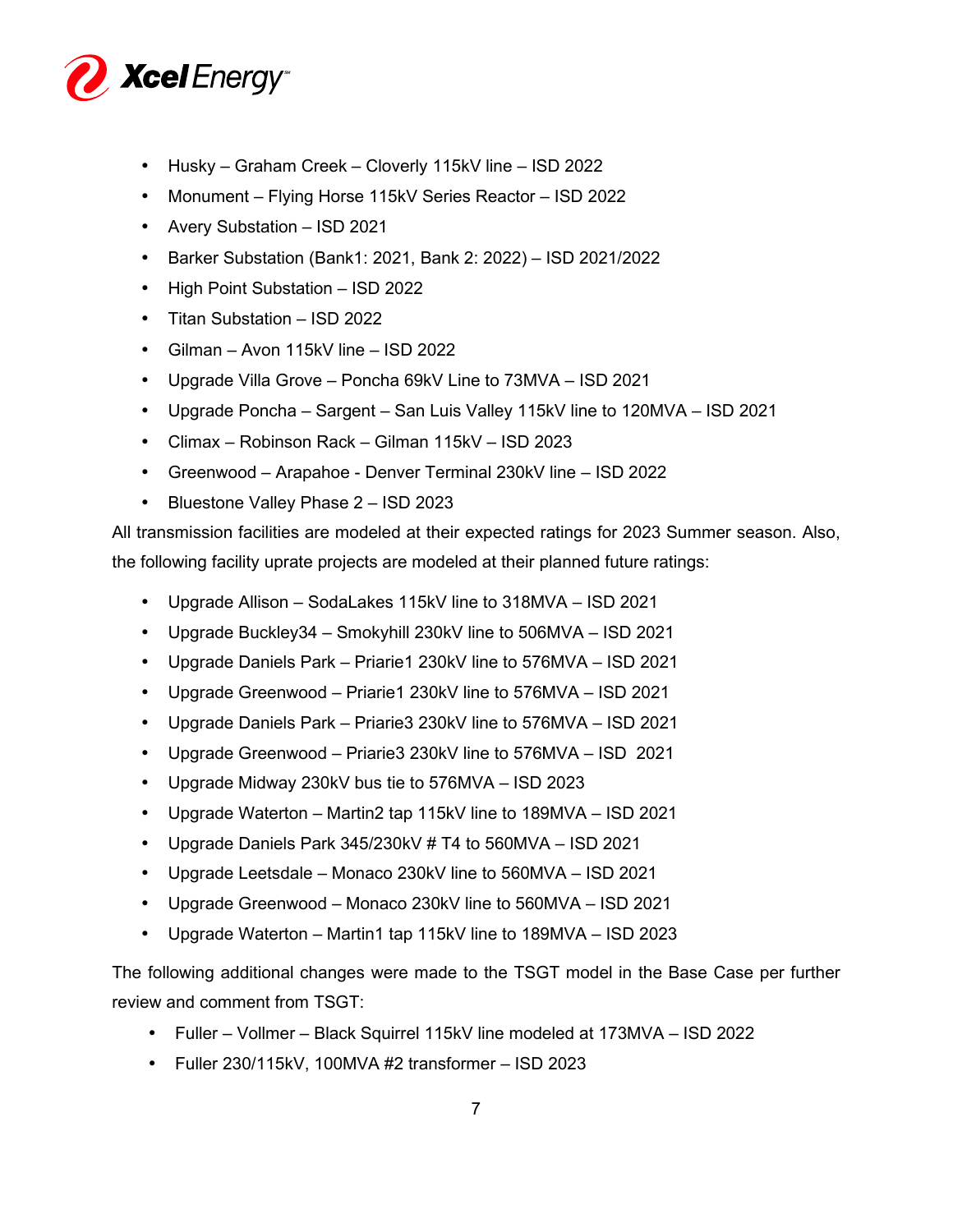

The following additional changes were made to the Black Hills Energy (BHE) model in the Base Case per further review and comment from BHE:

- Pueblo West substation ISD 4/13/2021
- Pueblo Reservoir Burnt Mill 115kV Rebuild ISD 8/31/2021
- Boone South Fowler 115kV Project ISD 10/1/2021
- North Penrose Substation ISD 1/31/2022
- West Station Pueblo Res 115kV Rebuild ISD 1/31/2022

The following additional changes were made to the Colorado Springs Utilities (CSU) model in the Base Case per further review and comment from CSU:

- The Cottonwood Tesla 34.5kV line is modeled open and Kettle Creek Tesla 34.5kV line is modeled closed on the CSU system – ISD 2023
- Briargate S 115/230kV transformer project tapping the Cottonwood Fuller 230kV line ISD 2023

The Base Case model includes the existing PSCo generation resources, future resources with approved Transmission Service, Affected System's existing resources and Affected System's future resources with approved Transmission Service. In addition, the following additional generation were modeled per the modeling requirements specified by the Customer:

- TI-18-0809, 100MW ERIS/ERIS Solar, Walsenburg-Gladstone 230kV line
- TI-19-1016, 40MW ERIS/ERIS Solar, Walsenburg-Gladstone 230kV line
- BHCT-G29, 200MW NRIS Solar, Pueblo West Canon City 115kV line

## **Study Analysis**

The INFO-2020-7 is studied in the Southern Colorado study pocket.

## **5.1 Southern Colorado Study Pocket Analysis**

## **Benchmark Case Modeling**

The Benchmark Case was created from the Base Case by changing the Study Pocket generation dispatch to reflect a heavy south to north flow on the Comanche – Midway – Jackson Fuller – Daniels Park transmission system. This was accomplished by adopting the generation dispatch in Table 1.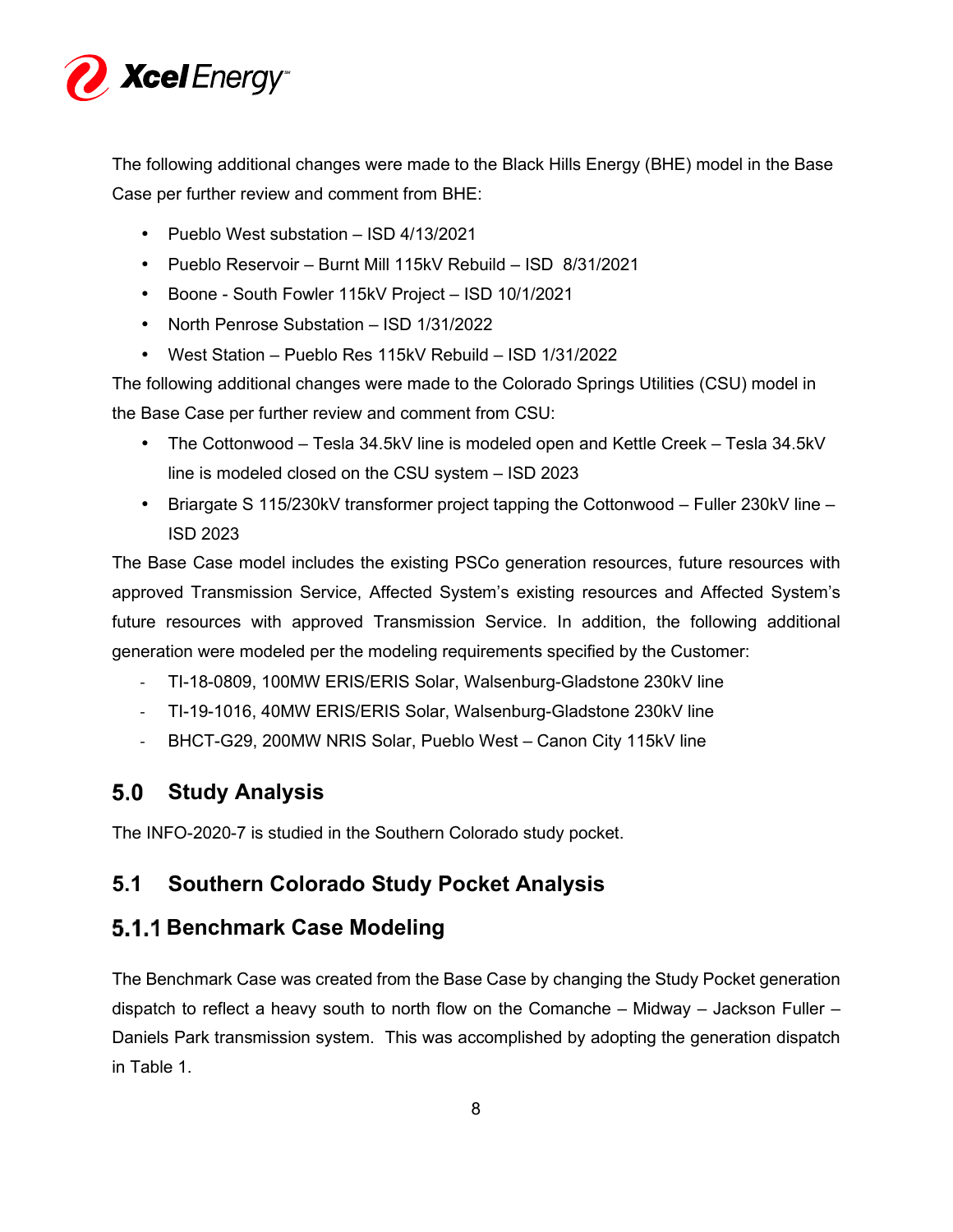

|                           |                | $\frac{1}{2}$                 |           |
|---------------------------|----------------|-------------------------------|-----------|
| <b>Bus Name</b>           | ID             | <b>Benchmark</b><br>PGen (MW) | PMax (MW) |
| COMAN 1 24.000            | C <sub>1</sub> | 360                           | 360       |
| COMAN 2 24.000            | C <sub>2</sub> | 365                           | 365       |
| COMAN 3 27.000            | C <sub>3</sub> | 869                           | 869       |
| COMAN PV 34.500           | S <sub>1</sub> | 104                           | 122.5     |
| CO GRN E 34.500           | W <sub>1</sub> | 64.8                          | 81        |
| CO GRN W 34.500           | W <sub>2</sub> | 64.8                          | 81        |
| FTNVL1&2<br>13.800        | G <sub>1</sub> | 36                            | 40        |
| FTNVL1&2<br>13.800        | G <sub>2</sub> | 36                            | 40        |
| FTNVL3&4<br>13.800        | G <sub>3</sub> | 36                            | 40        |
| FTNVL3&4 13.800           | G4             | 36                            | 40        |
| FTNVL5&6<br>13.800        | G <sub>5</sub> | 36                            | 40        |
| FTNVL5&6<br>13.800        | G6             | 36                            | 40        |
| JKFULGEN 0.6900           | W <sub>1</sub> | 199.5                         | 250       |
| LAMAR DC 230.00           | DC             | 0                             | 210       |
| TWNBUTTE 34.500           | W <sub>1</sub> | 60                            | 75        |
| SI GEN   0.6000           | $\mathbf{1}$   | 25.5                          | 30        |
| TBII_GEN  0.6900          | W              | 60                            | 75        |
| TI-18-0809 0.6300         | <b>PV</b>      | 85                            | 100       |
| TI-19-1016 0.6300         | <b>PV</b>      | $\pmb{0}$                     | 40        |
| GI-2018-24 34.500         | S <sub>1</sub> | 212.5                         | 250       |
| PI-2020-2                 | S <sub>1</sub> | 170                           | 200       |
| APT DSLS 4.1600           | G1             | 0                             | 10        |
| BAC MSA GEN113.800        | G <sub>1</sub> | 0                             | 90        |
| BAC MSA GEN213.800        | G <sub>1</sub> | 0                             | 90        |
| BAC MSA GEN413.800        | G <sub>1</sub> | 25                            | 40        |
| BAC MSA GEN413.800        | G <sub>2</sub> | 25                            | 40        |
| BAC MSA GEN413.800        | S <sub>1</sub> | 20                            | 24.8      |
| BAC_MSA GEN513.800        | G <sub>1</sub> | 20                            | 40        |
| BAC MSA GEN513.800        | G <sub>2</sub> | 30                            | 40        |
| <b>BAC MSA GEN513.800</b> | S1             | 14                            | 24.8      |
| BAC MSA GEN613.800        | G <sub>1</sub> | 0                             | 40        |
| BUSCHRNCH LO0.7000        | W1             | 30                            | 59.4      |
| BUSCHRWTG1 0.7000         | G <sub>1</sub> | 14                            | 28.8      |
| PEAKVIEWLO 0.7000         | G <sub>1</sub> | 22                            | 60        |
| PUB DSLS<br>4.1600        | G1             | 0                             | 8         |

#### **Table 1 – Generation Dispatch Used to Create the Benchmark Case (MW is Gross Capacity)**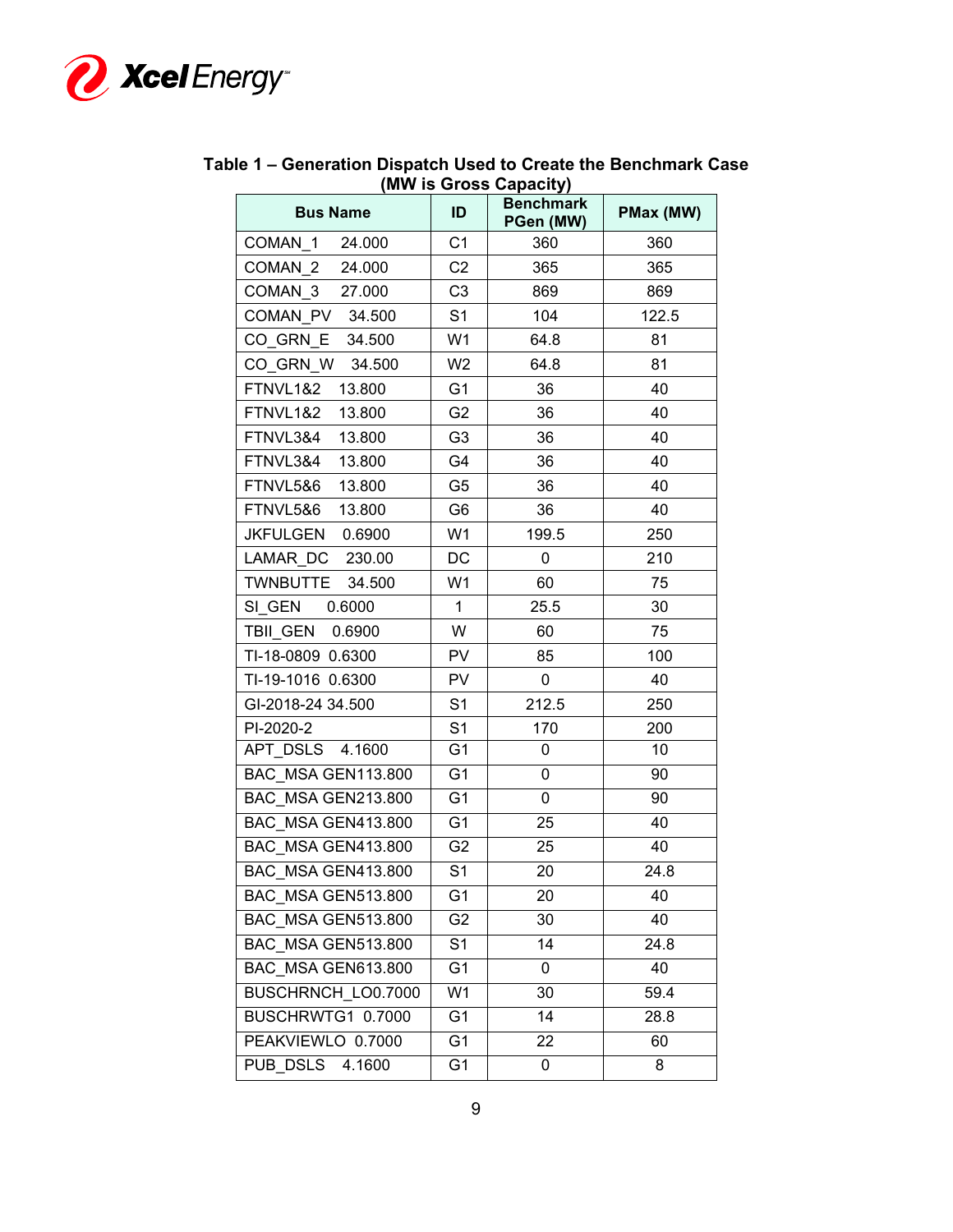

| <b>Bus Name</b> | ID | <b>Benchmark</b><br>PGen (MW) | PMax (MW) |
|-----------------|----|-------------------------------|-----------|
| R.F.DSLS 4.1600 | G1 |                               | 10        |
| BHCT-G29        | PV | 200                           | 200       |

## **Study Case Modeling**

A Study case was created from the Benchmark Case by modeling INFO-2020-7 at the Comanche 230kV Substation. The 125MW ERIS output from the generator was sunk to Pawnee.

## **Scenario-1 Case Modeling**

The Scenario-1 Benchmark Case was created from the Benchmark case described in Section 5.1.1 by modeling Comanche 1 offline.

The Scenario-1 Study case was created from the Scenario-1 Benchmark case by modeling INFO-2020-7 at the Comanche 230kV Substation. The 125MW ERIS output from the generator was sunk to Pawnee.

## **Base Study Results**

The results of the single contingency analysis are given in Table 2. The study identified generation dispatch conditions which eliminated the stressed condition single contingency overloads. There were no violations attributed to INFO-2020-7.

The results of the multiple contingency analysis are given in Table 3. Per TPL1-4, the multiple contingency overloads can be mitigated using system adjustments, including generation redispatch and/or operator actions. PSCo is in the process of identifying system mitigations which may include automatic generation adjustments schemes for the multiple contingencies between Comanche – Tundra – Daniels park Substations. These future mitigations will address existing and new overloads, and all GIRs in the Southern Colorado study pocket may become part of the mitigations and may be subject to automatic generation adjustments.

The study did not identify any impacts to the Affected Systems.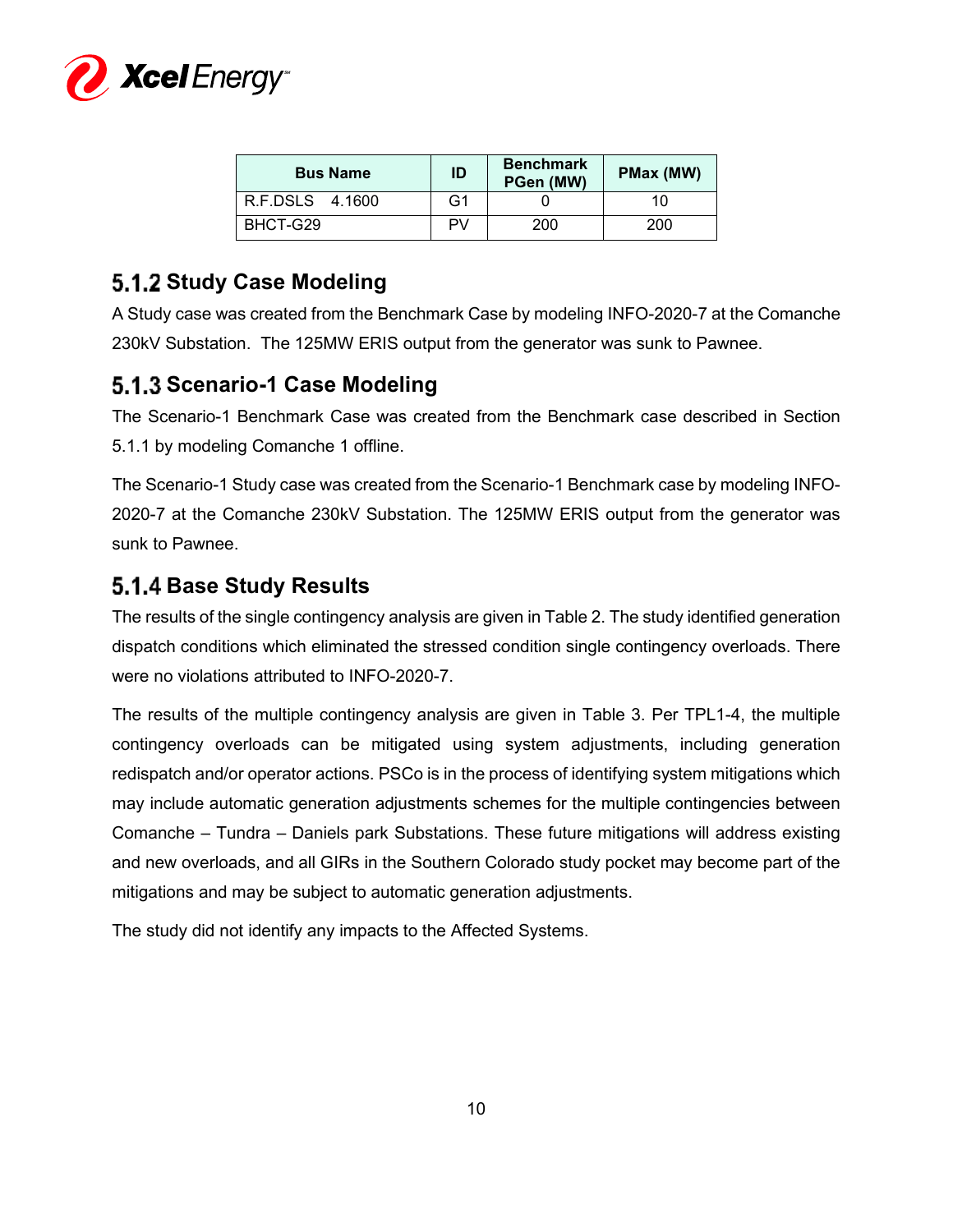

**Overloaded Facility Type Owner Facility Normal Rating (MVA) Facility Loading in Benchmark Case % Line Facility Loading in Study Case % Line % Change due to INFO-2020-7 Single Contingency Definition Type of OverloadOPF IdentifiedMVA Flow Loading MVA Flow Loading**Daniels Park – Prairie3 230kV Prairie3 230kV Line PSCo 576 572.5 99.4% 587.5 102.0% 2.6% Daniels park – Prairie1 230kV line Beyond POI Sub Yes Daniels park – Prairie1 230kV line West Canyon – Line | PSCo | 576 | 578.3 | 100.4% | 593.3  $\begin{array}{|c|c|c|c|c|}\n\hline\n103.0\% & 2.6\% & \text{Daniels Park} - & \text{POL Sub} & \text{Yes}\n\end{array}$ Hogback 115kV Hogback 115kV Line BHE 120 123.8 103.2% 128.4 107.0% 3.8% MidwayBR – West Canon 230kV line Beyond POI Sub Yes West Canyon<br>230/115kv /est Canyon BHE 100 98.3 98.3% 102.8 4.5% MidwayBR – West Beyond |Yes<br>230/115kv Line BHE 100 98.3 98.3% 102.8 102.8% 4.5% Canon 230kV line POI Sub

### **Table 2 – Overloads identified in Single Contingency Analysis**

#### **Table 3 – Overloads identified in Multiple Contingency Analysis**

| <b>Overloaded Facility</b>           |      |                      | <b>Type</b>       |                           | <b>Owner</b>          | <b>Facility</b><br><b>Emergenc</b> |                   | <b>Facility Loading</b><br>in Benchmark<br>Case |                                                                      | <b>Facility Loading</b><br>in NRIS Study<br>Case | $\%$<br><b>Change</b><br>due to | <b>Multiple Contingency Definition</b> |
|--------------------------------------|------|----------------------|-------------------|---------------------------|-----------------------|------------------------------------|-------------------|-------------------------------------------------|----------------------------------------------------------------------|--------------------------------------------------|---------------------------------|----------------------------------------|
|                                      |      |                      | y Rating<br>(MVA) | <b>MVA</b><br><b>Flow</b> | % Line<br>Loadin<br>g | <b>MVA</b><br><b>Flow</b>          | % Line<br>Loading | <b>INFO-</b><br>2020-7                          |                                                                      |                                                  |                                 |                                        |
| Daniels Park - Fuller 230kV<br>#1    | Line | <b>PSCo</b>          | 478               | 631.4                     | 132.1%                | 677.8                              | 141.8%            | 9.7%                                            | Comanche – Daniels Park 345kV #1 &<br>Daniels Park – Tundra 345kV #1 |                                                  |                                 |                                        |
| MidwayPS - MidwayBR<br>230kV #1      | Line | PSCo/<br><b>WAPA</b> | 525               | 578.0                     | 110.1%                | 631.6                              | 120.3%            | 10.2%                                           | Comanche – Daniels Park 345kV #1 &<br>Daniels Park – Tundra 345kV #1 |                                                  |                                 |                                        |
| MidwayPS - Fuller 230kV #1           | Line | <b>PSCo</b>          | 382.4             | 426.4                     | 111.5%                | 451.2                              | 118.0%            | 6.5%                                            | Comanche – Daniels Park 345kV #1 &<br>Daniels Park - Tundra 345kV #1 |                                                  |                                 |                                        |
| Vollmer - Black Squirrel<br>115kV #1 | Line | <b>TSGT</b>          | 173               | 168.3                     | 97.3%                 | 177                                | 102.3%            | 5.0%                                            | Comanche – Daniels Park 345kV #1 &<br>Daniels Park – Tundra 345kV #1 |                                                  |                                 |                                        |
| Vollmer - Fuller 115kV #1            | Line | <b>TSGT</b>          | 173               | 168.5                     | 97.4%                 | 177                                | 102.3%            | 4.9%                                            | Comanche - Daniels Park 345kV #1 &<br>Daniels Park – Tundra 345kV #1 |                                                  |                                 |                                        |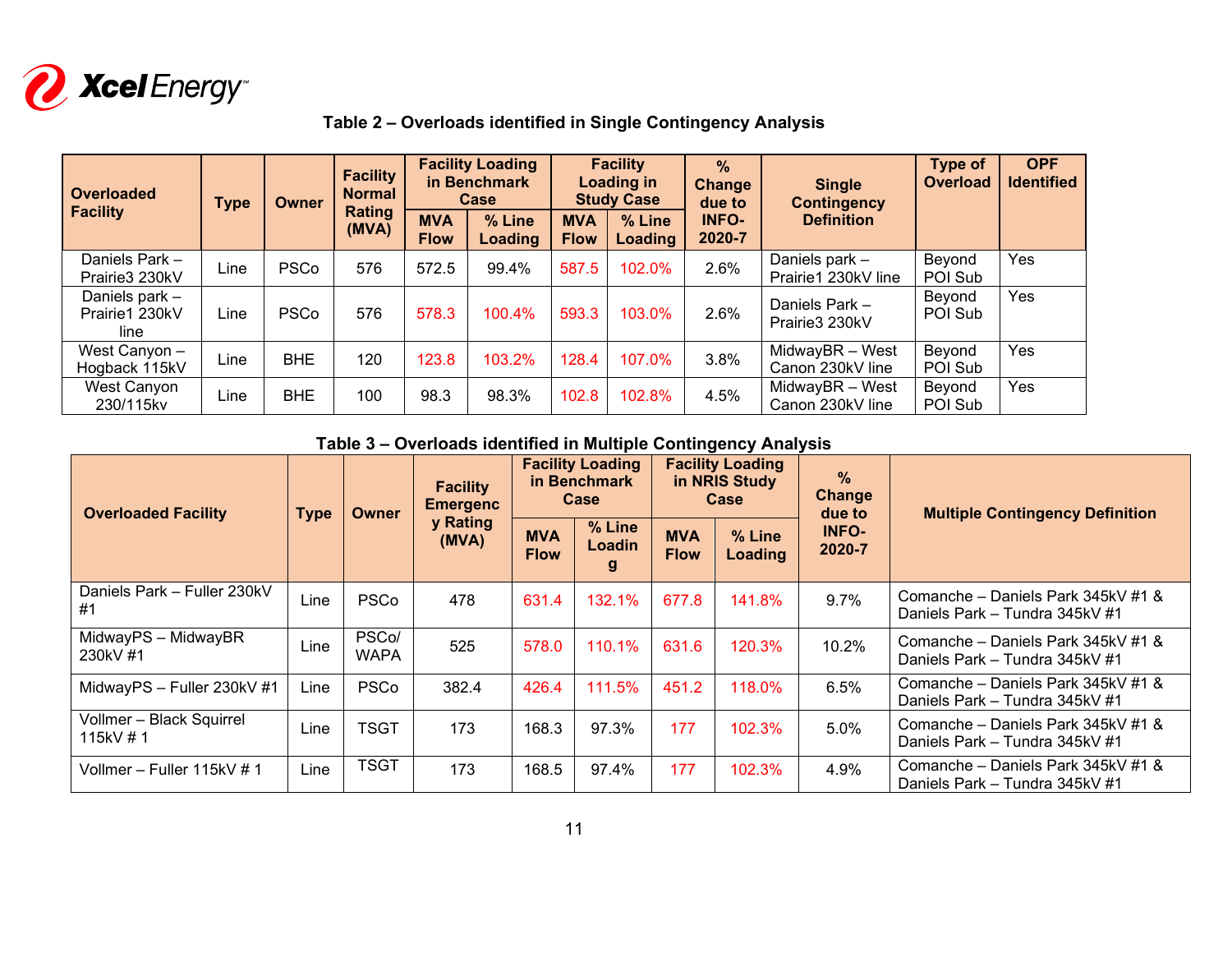

| <b>Overloaded Facility</b>                       | <b>Type</b> | Owner | <b>Facility</b><br><b>Emergenc</b><br>y Rating<br>(MVA) | <b>Facility Loading</b><br>in Benchmark<br>Case |                       | <b>Facility Loading</b><br>in NRIS Study<br>Case |                   | $\frac{9}{6}$<br>Change<br>due to | <b>Multiple Contingency Definition</b>                               |
|--------------------------------------------------|-------------|-------|---------------------------------------------------------|-------------------------------------------------|-----------------------|--------------------------------------------------|-------------------|-----------------------------------|----------------------------------------------------------------------|
|                                                  |             |       |                                                         | <b>MVA</b><br><b>Flow</b>                       | % Line<br>Loadin<br>g | <b>MVA</b><br><b>Flow</b>                        | % Line<br>Loading | <b>INFO-</b><br>2020-7            |                                                                      |
| Black Forest Tap - Black<br>Squirrel MV 115kV #1 | Line        | TSGT  | 143                                                     | 139                                             | 97.2%                 | 147.7                                            | 102.9%            | 5.7%                              | Comanche - Daniels Park 345kV #1 &<br>Daniels Park - Tundra 345kV #1 |

## **Scenario-1 – Comanche 1 off Study Results**

The single contingency analysis did not result in any violations. The results of the multiple contingency analysis are given in Table 4. Per TPL1-4, the multiple contingency overloads can be mitigated using system adjustments, including generation redispatch and/or operator actions. PSCo is in the process of identifying system mitigations which may include automatic generation adjustments schemes for the multiple contingencies between Comanche – Tundra – Daniels park Substations. These future mitigations will address existing and new overloads, and all GIRs in the Southern Colorado study pocket may become part of the mitigations and may be subject to automatic generation adjustments. The study did not identify any impacts to the Affected Systems.

| <b>Overloaded Facility</b>        | <b>Type</b> |             |                   |                           |                  | <b>Owner</b>              | <b>Facility</b><br><b>Emergenc</b> |                        | <b>Facility Loading</b><br>in Benchmark<br>Case                      |  | <b>Facility Loading</b><br>in NRIS Study<br>Case | $\%$<br>Change<br>due to | <b>Multiple Contingency Definition</b> |
|-----------------------------------|-------------|-------------|-------------------|---------------------------|------------------|---------------------------|------------------------------------|------------------------|----------------------------------------------------------------------|--|--------------------------------------------------|--------------------------|----------------------------------------|
|                                   |             |             | y Rating<br>(MVA) | <b>MVA</b><br><b>Flow</b> | % Line<br>Loadin | <b>MVA</b><br><b>Flow</b> | % Line<br>Loading                  | <b>INFO-</b><br>2020-7 |                                                                      |  |                                                  |                          |                                        |
| Daniels Park - Fuller 230kV<br>#1 | Line        | <b>PSCo</b> | 478               | 517.2                     | 108.2%           | 561.6                     | 117.5%                             | 9.3%                   | Comanche - Daniels Park 345kV #1 &<br>Daniels Park - Tundra 345kV #1 |  |                                                  |                          |                                        |
| Midway - Fuller 230kV #1          | Line        | <b>PSCo</b> | 382.4             | 365.6                     | 95.6%            | 390                       | 102.0%                             | 6.4%                   | Comanche - Daniels Park 345kV #1 &<br>Daniels Park - Tundra 345kV #1 |  |                                                  |                          |                                        |

### **Table 4 – Overloads identified in Multiple Contingency Analysis**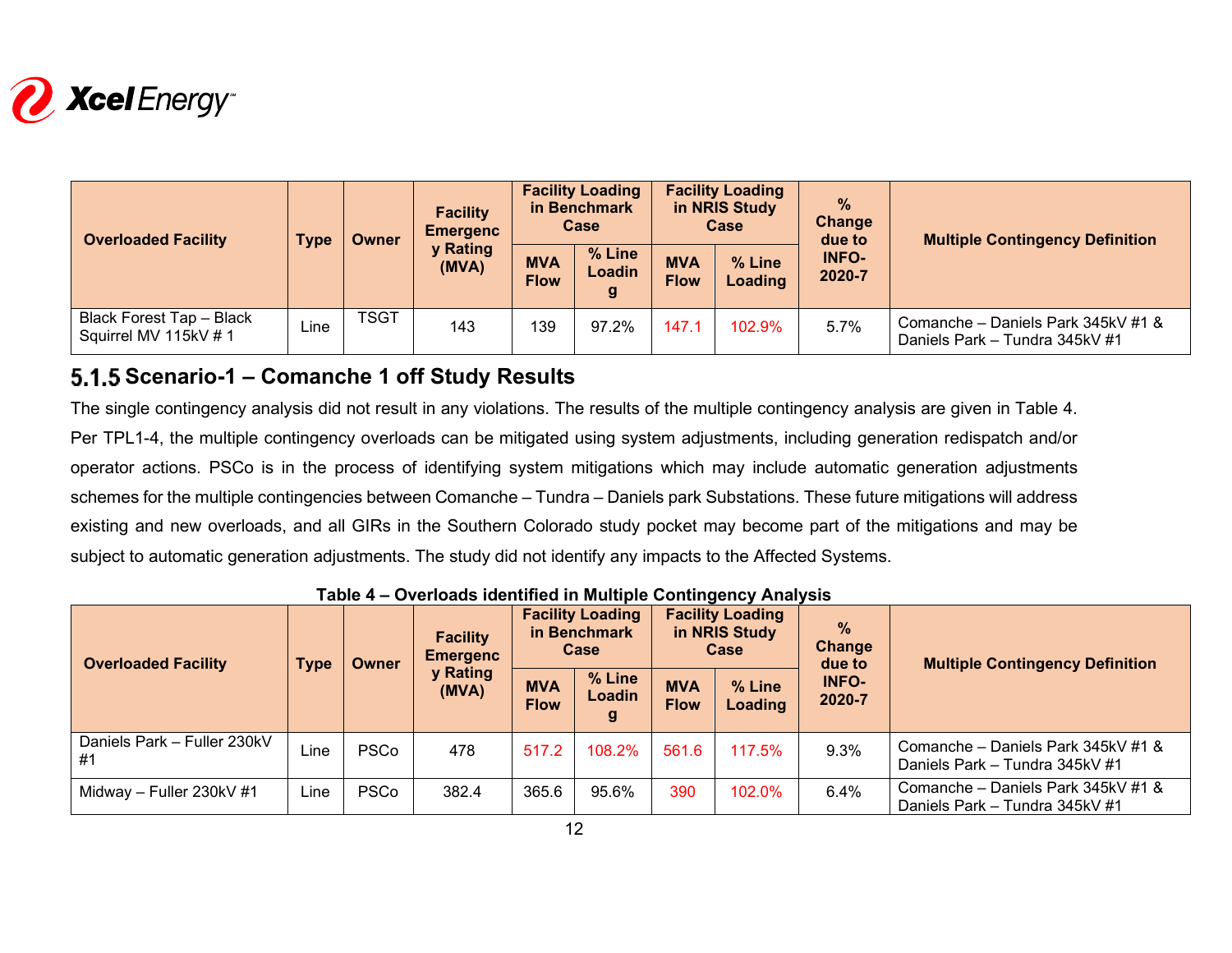

## **Cost Estimates and Assumptions**

The PSCo Engineering has developed cost estimates (with no accuracy) for Interconnection Facilities and Network/Infrastructure Upgrades required for the interconnection of INFO-2020-7 at the Comanche 230kV Substation. The cost estimates are based on 2021 dollars with escalation and contingencies applied. Allowances for Funds Used During Construction (AFUDC) is not included. These estimated costs include all applicable labor and overheads associated with the siting, engineering, design, and construction of these new PSCo facilities. This estimate does not include the cost for any Customer owned equipment and associated design and engineering.

- Labor is estimated for straight time only  $-$  no overtime included.
- Lead times for materials were considered for the schedule.
- INFO-2020-7 Generating Facility is not in PSCo's retail service territory. Therefore, no costs for retail load metering are included in these estimates.
- Line and substation outages will be necessary during the construction period. Outage availability could potentially be problematic and extend requested back feed date due.
- Customer will install two (2) separate fiber optics circuits into the Transmission provider's substation as part of its interconnection facilities construction scope.
- Power Quality Metering (PQM) will be required on the Customer's generation tie-line terminating into the Comanche 230kV Substation.
- The Customer will be required to design, procure, install, own, operate and maintain a Load Frequency/Automated Generation Control (LF/AGC) RTU at their Customer Substation. PSCo / Xcel will need indications, readings and data from the LFAGC RTU.

Figure 2 is a conceptual one-line of INFO-2020-7 POI at the Comanche 230kV Substation.

The estimated total cost of the Transmission Provider's Interconnection Facilities identified in the study are shown in Table 5.

| <b>Element</b>                      | <b>Description</b>                                                                                                                                                                                                          | <b>Cost Est.</b><br>(Millions) |
|-------------------------------------|-----------------------------------------------------------------------------------------------------------------------------------------------------------------------------------------------------------------------------|--------------------------------|
| PSCo's Comanche<br>230kV Substation | Interconnect Customer to connect to the 230kV bus at the<br>Comanche Substation. The new equipment includes:<br>- three (3) arresters 230 kV<br>- one (1) switch gang 230 kV<br>- equipment foundations<br>- station wiring | \$1.02                         |
|                                     | - one tower deadend                                                                                                                                                                                                         |                                |

 **Table 5 – Transmission Provider's Interconnection Facilities**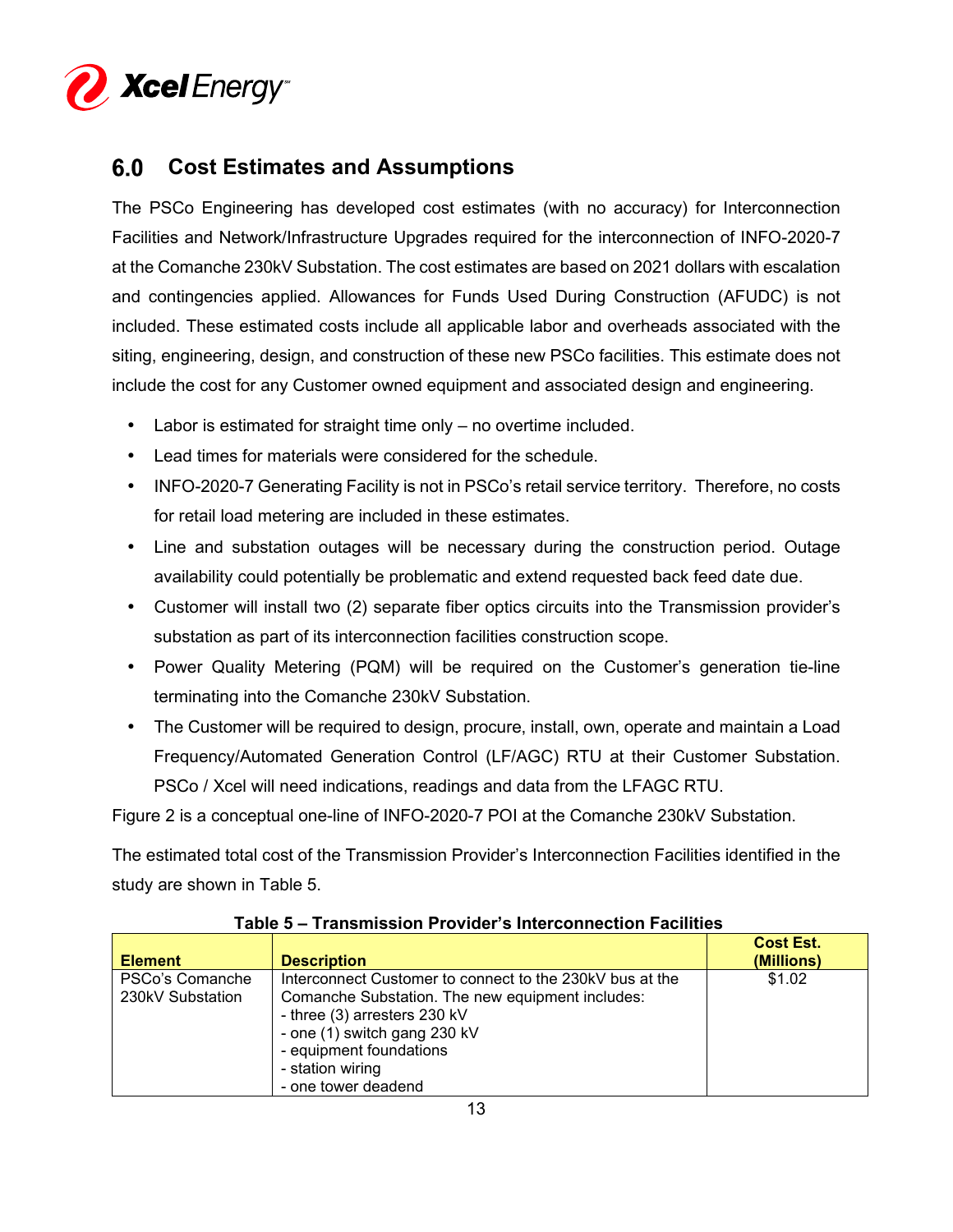

|                   | - three (3) transformer instrument CPVC                                                         |                  |
|-------------------|-------------------------------------------------------------------------------------------------|------------------|
|                   | Transmission line tap into substation.                                                          | \$0.050          |
|                   | Siting and Land Rights support for siting studies, land and<br>ROW acquisition and construction | \$0.020          |
|                   | <b>Total Cost Estimate for Transmission Provider's</b><br><b>Interconnection Facilities</b>     | \$1.09           |
| <b>Time Frame</b> | Site, design, procure and construct                                                             | <b>18 Months</b> |

#### **Table 6 – Station Network Upgrades**

|                                     |                                                                                                                                                                                                                                                                                                                                                                                                                          | Cost Est.        |
|-------------------------------------|--------------------------------------------------------------------------------------------------------------------------------------------------------------------------------------------------------------------------------------------------------------------------------------------------------------------------------------------------------------------------------------------------------------------------|------------------|
| <b>Element</b>                      | <b>Description</b>                                                                                                                                                                                                                                                                                                                                                                                                       | (Millions)       |
| PSCo's Comanche<br>230kV Substation | The purpose of this project is to interconnect 125MW solar<br>facility to Comanche substation at the 230kV Bus. The new<br>equipment includes:<br>- two (2) circuit breaker 230kV<br>- five (5) switch gang 230 kV<br>- equipment foundations<br>- structures for Bus and Distribution<br>- one $(1)$ new EEE<br>- one (1) Battery Storage & Charger<br>- two (2) Tower Deadend<br>- two (2) Transformer Special Voltage | \$3.750          |
|                                     | - Station Controls<br><b>Substation Communications Upgrades/Additions</b>                                                                                                                                                                                                                                                                                                                                                | \$0.600          |
|                                     | Siting and Land Rights support for substation construction                                                                                                                                                                                                                                                                                                                                                               | \$0.020          |
|                                     | <b>Total Cost Estimate for Network Upgrades for ERIS</b>                                                                                                                                                                                                                                                                                                                                                                 | \$4.370          |
| <b>Time Frame</b>                   | Site, design, procure and construct                                                                                                                                                                                                                                                                                                                                                                                      | <b>18 Months</b> |

## **Summary of Informational Interconnection Study Results:**

Energy Resource Interconnection of INFO-2020-7 before Network Upgrades is 125MW

Energy Resource Interconnection Service of INFO-2020-7 is: 125MW

The total estimated cost of the transmission system improvements to interconnect INFO-2020-7 are: \$5.46 Million (Tables 5 and 6)

Note – This report is only an informational study and does not grant any Interconnection Service or Transmission Service. The results are based on the modeling assumptions and study scope